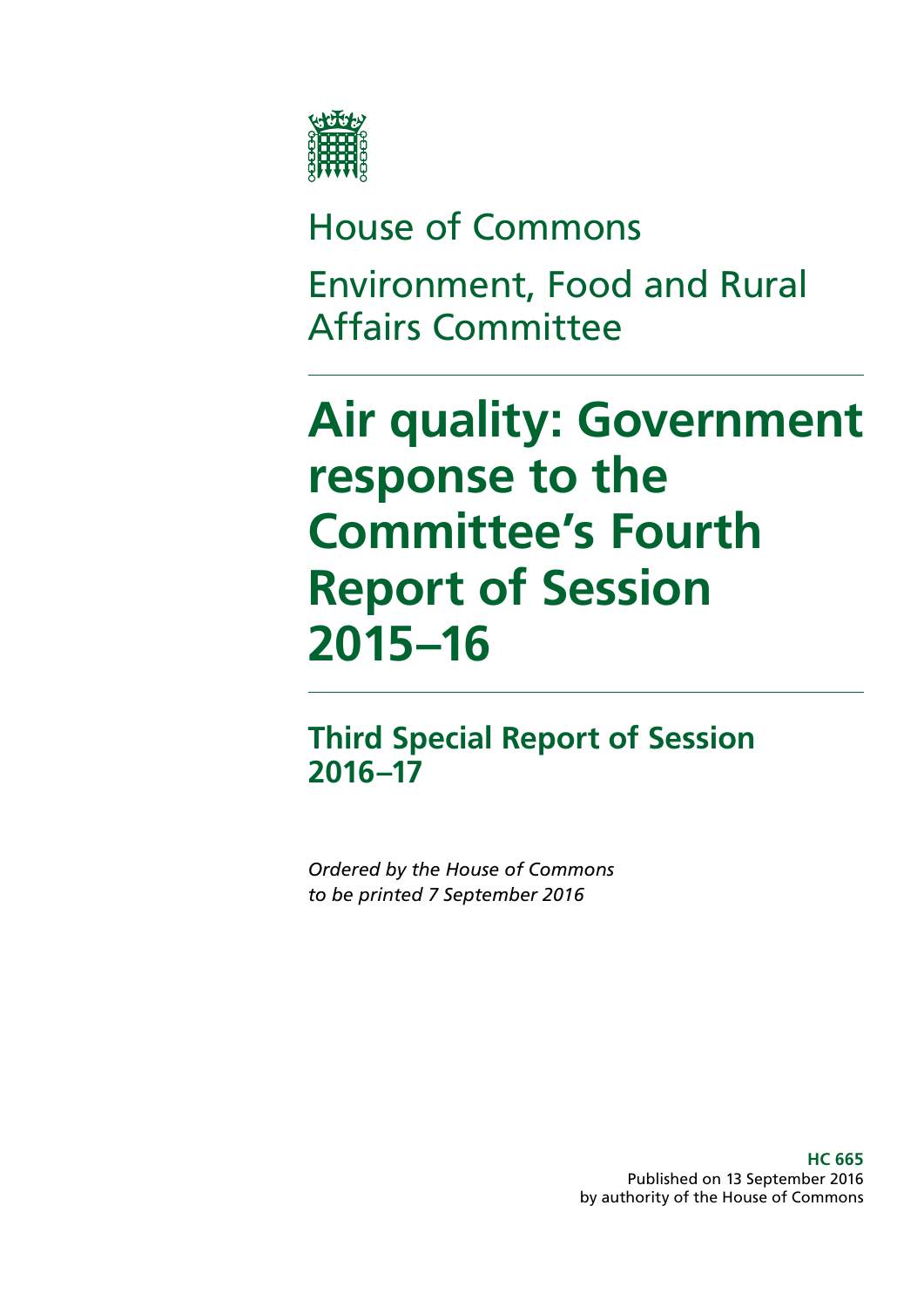#### **The Environment, Food and Rural Affairs Committee**

The Environment, Food and Rural Affairs Committee is appointed by the House of Commons to examine the expenditure, administration, and policy of the Department of Environment, Food and Rural Affairs and associated public bodies.

#### **Current membership**

[Neil Parish MP](http://www.parliament.uk/biographies/commons/neil-parish/4072) *(Conservative, Tiverton and Honiton)* (Chair) [Chris Davies MP](http://www.parliament.uk/biographies/commons/chris-davies/4376) (*Conservative, Brecon and Radnorshire*) [Jim Fitzpatrick MP](http://www.parliament.uk/biographies/commons/jim-fitzpatrick/197) (*Labour, Poplar and Limehouse*) [Simon Hart MP](http://www.parliament.uk/biographies/commons/simon-hart/3944) (*Conservative, Carmarthen West and South Pembrokeshire)* [Dr Paul Monaghan MP](http://www.parliament.uk/biographies/commons/dr-paul-monaghan/4383) (*Scottish National Party, Caithness, Sutherland and Easter Ross*) [Rebecca Pow MP](http://www.parliament.uk/biographies/commons/rebecca-pow/4522) (*Conservative, Taunton Deane*) [Ms Margaret Ritchie MP](http://www.parliament.uk/biographies/commons/ms-margaret-ritchie/4130) (*Social Democratic and Labour Party, South Down*) [David Simpson MP](http://www.parliament.uk/biographies/commons/david-simpson/1597) (*Democratic Unionist Party, Upper Bann*) [Angela Smith MP](http://www.parliament.uk/biographies/commons/angela-smith/1564) (*Labour, Penistone and Stocksbridge*) [Rishi Sunak MP](http://www.parliament.uk/biographies/commons/rishi-sunak/4483) (*Conservative, Richmond, (Yorks))* [Valerie Vaz MP](http://www.parliament.uk/biographies/commons/valerie-vaz/4076) (*Labour, Walsall South*)

#### **Powers**

The Committee is one of the departmental select committees, the powers of which are set out in House of Commons Standing Orders, principally in SO No 152. These are available on the internet via [www.parliament.uk](http://www.parliament.uk/).

#### **Publication**

Committee reports are published on the Committee's website at [www.parliament.uk/efracom](http://www.parliament.uk/efracom) and in print by Order of the House.

Evidence relating to this report is published on the [inquiry publications](http://www.parliament.uk/business/committees/committees-a-z/commons-select/environment-food-and-rural-affairs-committee/inquiries/parliament-2015/defra-air-quality/publications/)  [page](http://www.parliament.uk/business/committees/committees-a-z/commons-select/environment-food-and-rural-affairs-committee/inquiries/parliament-2015/defra-air-quality/publications/) of the Committee's website.

#### **Committee staff**

The current staff of the Committee are David Weir (Clerk), Danielle Nash (Second Clerk), Sarah Coe (Senior Committee Specialist), Anwen Rees (Committee Specialist), Ellen Bloss (Senior Committee Assistant), Henry Ayi-Hyde, (Committee Assistant) and Nick Davies (Media Officer).

#### **Contacts**

All correspondence should be addressed to the Clerk of the Environment, Food and Rural Affairs Committee, House of Commons, London SW1A 0AA. The telephone number for general enquiries is 020 7219 5774; the Committee's email address is [efracom@parliament.uk.](mailto:efracom@parliament.uk)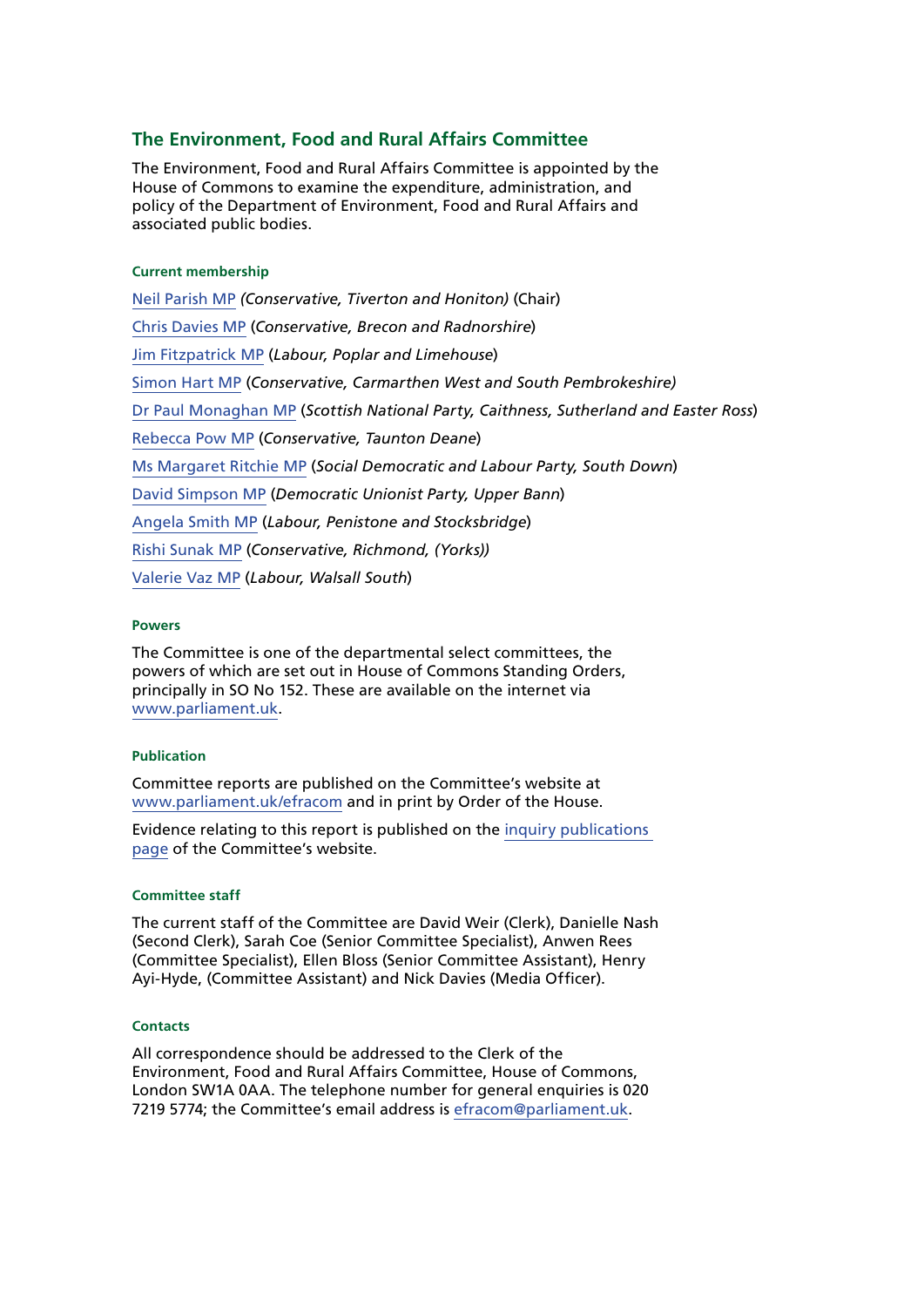# Third Special Report

The Environment, Food and Rural Affairs Committee reported to the House on Air quality in its Fourth Report of Session 2015–16, published on 27 April 2016, as HC 479.

The Government's response to the Report was received by the Committee on 7 September 2016, and is appended below.

The Recommendations contained in the Committee's original report are numbered and highlighted in bold. The plain text is the Government's response on each point.

# Appendix: Government response

# *Introduction*

Improving air quality is a priority for this Government. The Government's ambition is for the UK to have the best natural environment anywhere and improving air quality is an essential part of that. We have made considerable progress on reducing emissions of key air pollutants. For example, between 2010 and 2014 emissions of nitrogen oxides (NOx) fell by 17 per cent in the UK.

In December last year, the Government published the National Air Quality Plan for nitrogen dioxide<sup>1</sup> which will ensure we fulfil our environmental responsibilities and make our cities better places to live and work. This is an ambitious plan combining national and local measures. It is focused on targeted interventions that form part of a wider approach exploiting new, cleaner technologies, such as electric and ultra-low emission vehicles.

The Government has committed over £2 billion since 2011 to help bus operators upgrade their fleets, reduce pollution from a range of vehicles and promote the development of clean alternative fuels. We have also been at the forefront of action at EU level to introduce real-world driving emissions testing in 2017, so that diesel vehicles deliver the expected emission reductions on the road as well as in the laboratory.

The Government welcomes the Environment Food and Rural Affairs Committee's interest in Air Quality. Clean air is vital for people's health and the environment, essential for making sure UK cities are welcoming places for people to live and work now and in the future. This requires concerted action across a number of government departments to tackle pollutants emitted from many sectors including transport, industry and the energy and agricultural sectors.

We welcome the Committee's acceptance of the Clean Air Zones model as an appropriate approach to addressing air pollution in cities. We will consult on a proposed framework for Clean Air Zones later this year.

<sup>1</sup> Improving air quality in the UK: Tackling nitrogen dioxide in our towns and cities [https://www.gov.uk/](https://www.gov.uk/government/uploads/system/uploads/attachment_data/file/486636/aq-plan-2015-overview-document.pdf) [government/uploads/system/uploads/attachment\\_data/file/486636/aq-plan-2015-overview-document.pdf](https://www.gov.uk/government/uploads/system/uploads/attachment_data/file/486636/aq-plan-2015-overview-document.pdf)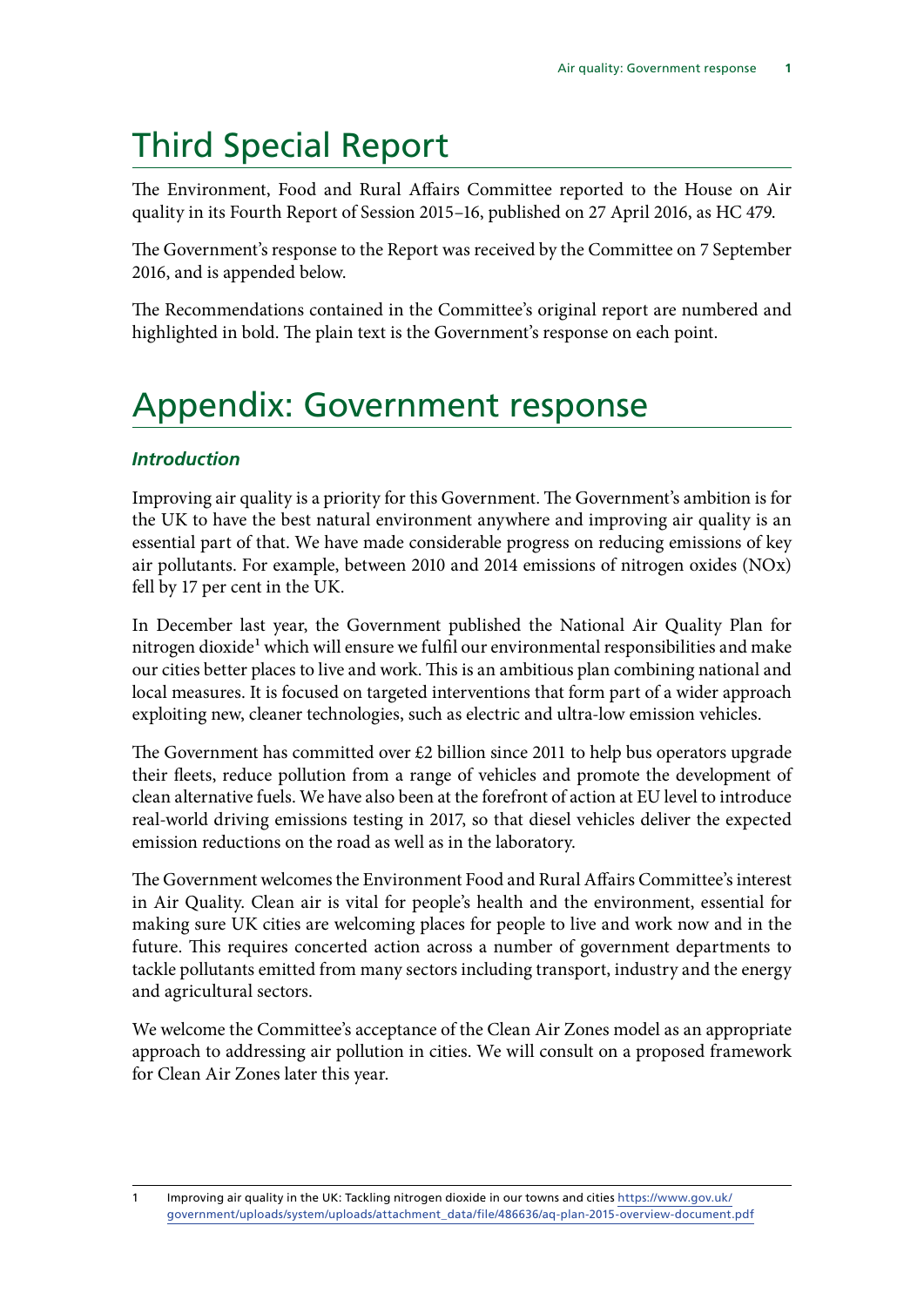### *Joining up government action*

1. **Despite mounting evidence of the costly health and environmental impacts of air pollution, we see little evidence of a cohesive cross-government plan to tackle emissions. The Cabinet Office must establish clearly with all government departments their duty to consider air quality in developing policies. Furthermore, Ministers must tell the public more clearly how it is co-ordinating action since the work of the interministerial Clean Growth Group is opaque; we recommend that the Cabinet Office report to Parliament before 21 July 2016 on the actions it plans over the coming year to join up effective action across government. (Paragraph 9)**

We recognise that improving air quality is a government-wide issue and that while Defra is the lead Department for air quality policy, ownership of many of the measures that can deliver improvements in air quality primarily rests with other Departments. That is why there has been engagement at all levels across Whitehall, from officials to Ministers, on both evidence and policy, including through the development of the National Air Quality Plan and the 2015 Spending Review. For example, officials in Defra and DECC sit on the Office of Low Emission Vehicles programme board, helping incorporate air quality evidence and policy direction into broader policy areas.

Recognising the importance of effective cross-government work on Air Quality, Defra and DfT officials have recently been brought together to form a new Joint Air Quality Unit (JAQU) to lead the implementation of the National Air Quality Plan. The Unit will ensure a coordinated approach across Whitehall, reporting to a board comprising representatives from the key departments.

The Clean Growth IMG has met regularly and helped to coordinate and drive forward government policy, including on air quality. The membership and timing of these meetings has been deliberately kept flexible to allow the group to quickly respond to changing priorities and circumstances, and to ensure that the right Ministers and officials have been able to attend each meeting. Specific actions have been developed over the course of these meetings, in conjunction with Departmental priorities. Close joint working will continue across government in future.

#### *Defra's air quality strategy*

2. **Defra's plans focus too narrowly on nitrogen dioxide pollution, principally from traffic. If the full health and environmental benefits of cleaner air are to be achieved, Defra must set out plans to cut emissions of all air pollutants and from all sources, including from the transport, industry, energy and farming sectors. Plans must aim to clean up indoor as well as outdoor air. (Paragraph 13)**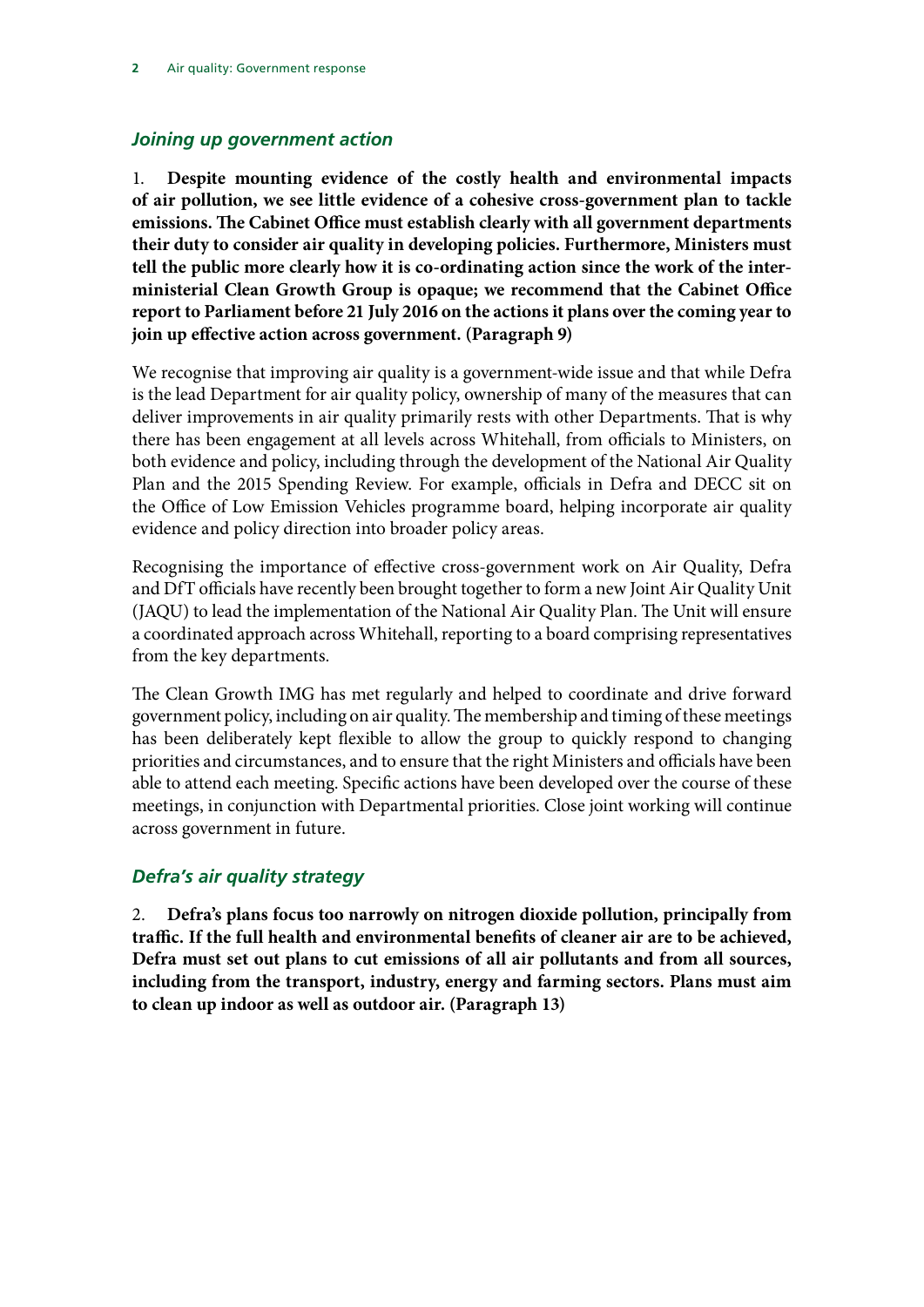

**Figure 1: Trends in UK sulphur dioxide, nitrogen oxides, non-methane volatile organic compounds, ammonia and particulate matter (PM**₁₀**–PM**₂.₅**) emissions 1970–2014**

Defra National Statistics Release: Emissions of air pollutants in the UK, 1970 to 2014

Air quality is key to a high quality rural and urban environment. We are committed to improving air quality across England. We published our national air quality plan for nitrogen dioxide last December which sets out a comprehensive approach to meet the EU 40mg nitrogen dioxide limit by 2020 through a new programme of Clean Air Zones. These Zones will tackle the most polluting vehicles—old diesel buses and lorries—in the cities where we have the greatest air quality problems (Birmingham, Leeds, Southampton, Nottingham and Derby).

Alongside this, the previous Mayor of London set out a plan to tackle air pollution in London including the introduction of the Ultra Low Emission Zone (ULEZ) by 2020, retro-fitting of buses and licensing new taxis only if they are zero emission capable from 2018. The new Mayor has recently announced a number of further proposals to improve air quality in the capital. The proposals include extending the ULEZ to beyond the congestion zone to the North and South Circular roads, bringing forward its introduction earlier than 2020 and introducing an extra "T" charge on the most polluting vehicles entering central London.

Our national air quality plan for nitrogen dioxide will deliver multiple benefits for air quality, reducing nitrogen dioxide and helping reduce other pollutants. For example,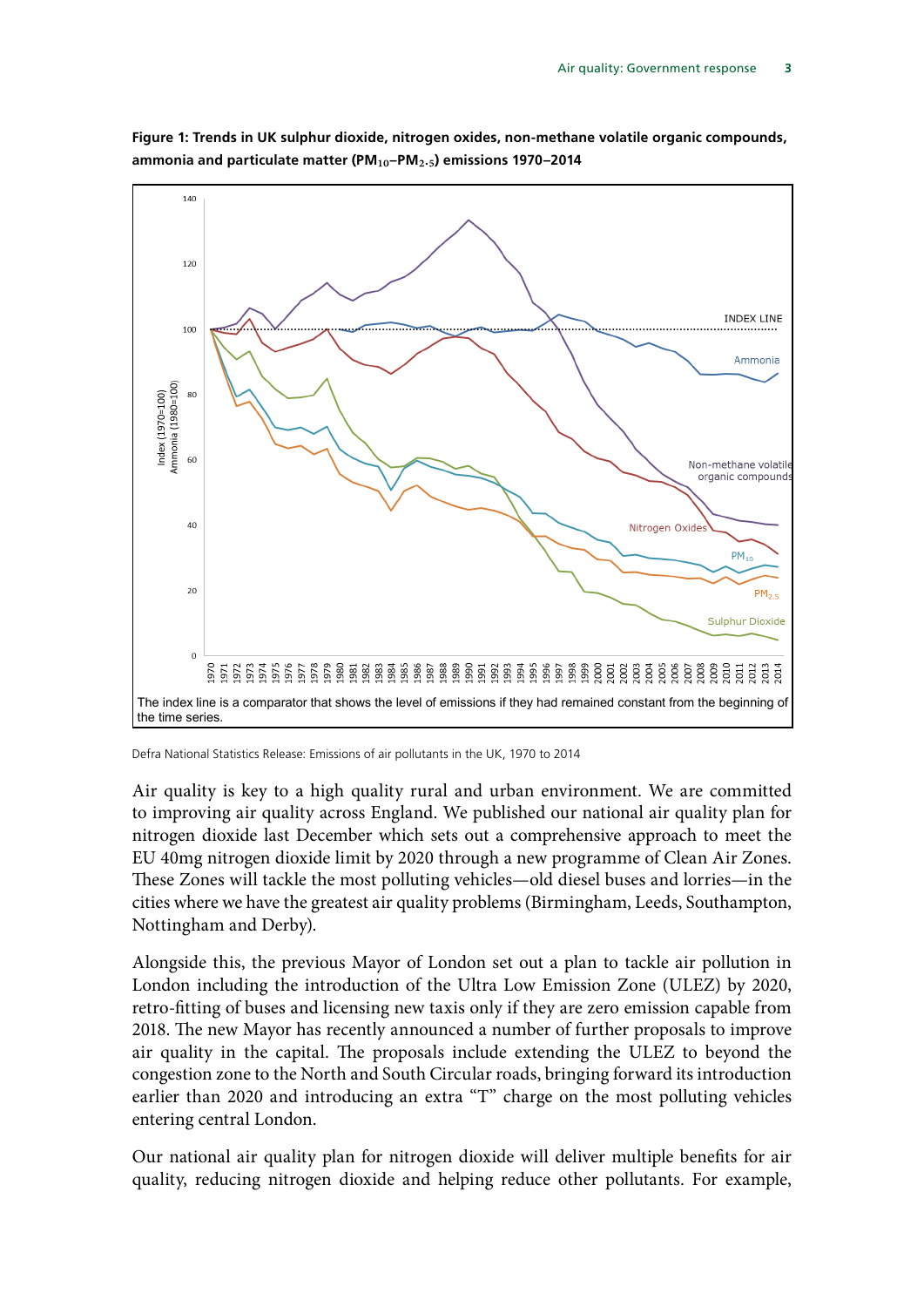encouraging the use of cleaner vehicles within the Clean Air Zones will also help reduce levels of particulate matter (PM) as the later Euro standards have tighter PM emission standards.

Air pollution does not stop at national boundaries and coordinated action is therefore needed to reduce air pollution effectively. It is estimated that at times up to 50% of UK concentrations of fine PM are due to emissions from other European countries. The UK supported the agreement on the revised National Emission Ceilings Directive (NECD) which will set emission limits across the EU for key air pollutants including NOx, fine PM and ammonia in 2020 and 2030. The European Parliament is expected to officially approve the Directive in the autumn.

### 3. **We recommend that the Department publish by the end of 2016 a comprehensive strategy for improving air quality and report annually to Parliament on progress in delivering its objectives. (Paragraph 14)**

The national air quality plan for nitrogen dioxide already sets out a comprehensive plan for reducing nitrogen dioxide levels across the UK. The plan sets out how the Government will legislate to require the implementation of Clean Air Zones in Birmingham, Leeds, Southampton, Nottingham and Derby. This forms part of a wider approach exploiting new, cleaner technologies, such as electric and ultra-low emission vehicles.

Additionally we will be consulting on a Framework for Clean Air Zones later this year which will include the important principles that need to be consistent from city to city to help ensure Clean Air Zones are implemented in the same way by local authorities across England.

There are many drivers of poor air quality and these vary according to local circumstances and pressures. We want to stay responsive to local communities and will do this by moving to a more integrated approach where we operate to clear shared goals. Defra is already taking steps to work towards better integration at the local level. From July 2016, the Environment Agency and Natural England will be transitioning to using 14 Area boundaries with a view to harnessing strong local leadership to drive effective and efficient place-based decision making which has local communities at its heart. We want to design an effective approach to driving environmental improvement, tailored to the needs of our country that has a powerful and permanent impact—making England a cleaner, greener and heathier place to live and work; not just today, but for the generations to come. To help shape our long term approach to the environment, we will run four pilot projects known as Pioneers which will trial and test new ways of working for local environmental benefits in four local areas. This will include a rural landscape, urban setting, catchment planning, and a marine focussed setting.

Access to data and information is essential to enabling informed choices to be made on the best approaches to tackling the sources of, and reducing exposure to, pollution. Air quality monitoring data and Met Office air quality forecasts are already routinely reported to the public in near real time, alongside appropriate health advice. The Government will work towards opening up our data further so that people, businesses and the public sector are able to use it to develop new tools for taking better decisions. This will empower and help the public to understand what this information means, both in terms of the effects of air pollution on their health; and actions which they may take to mitigate those effects.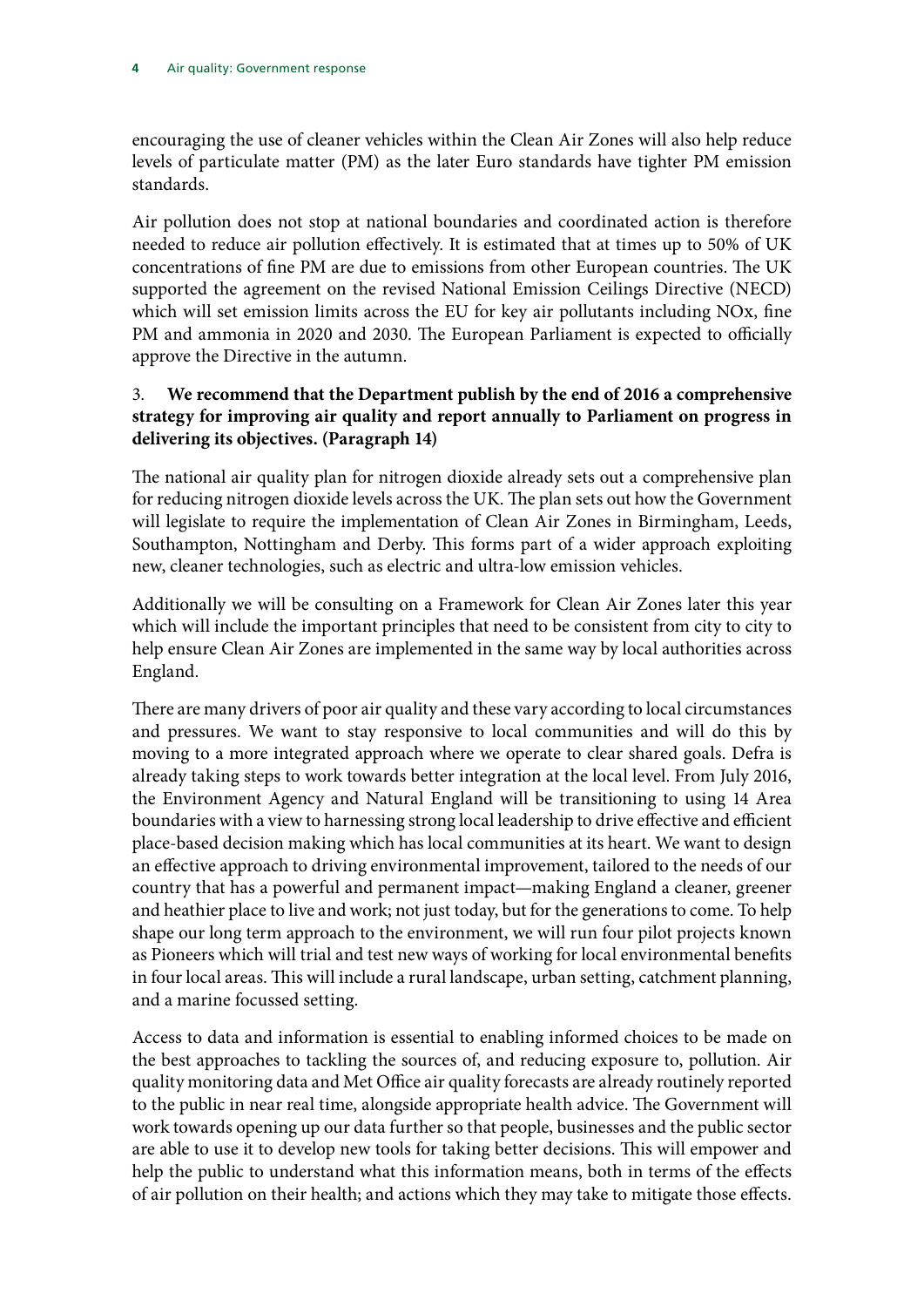#### *Cost benefit analysis*

4. **Defra's policies aim to cut air pollution to achieve legal limits yet threats to health and the environment remain even at lower levels. Defra must calculate whether costeffective means can be developed for meeting tougher targets. This calculation must be based on robust evidence about the benefits of cleaner air against the costs of policies needed to achieve it, such as constraints on new development. (Paragraph 17)**

Defra's Strategy<sup>2</sup> makes a clear commitment to improving air quality. The Government's national air quality plan for nitrogen dioxide, published in December 2015, sets out a comprehensive approach for meeting air quality challenges on nitrogen dioxide concentrations. The Plan combines targeted local and national measures to ensure that UK air will be cleaner than ever before, forming part of a wider approach that exploits new and clean technologies such as electric and ultra-low emission vehicles.

Defra routinely carries out cost-benefit analysis when developing and implementing policies and the national air quality plan for nitrogen dioxide was developed through an extensive process of evidence gathering, option analysis and consultation with stakeholders, both in central and local government and beyond. This process identified that in general policy terms the most cost effective and efficient way to improve air quality and protect public health was to control the emissions from the oldest vehicles in areas of high population density. A number of potential policy measures were considered in detail during the evidence gathering process, and Clean Air Zones were established as the most appropriate means of reducing the health impacts of nitrogen dioxide and meeting our legal obligations. The Plan requires the implementation of Clean Air Zones to deliver improvements in the most polluted areas and help achieve compliance with the Ambient Air Quality Directive in the shortest possible time. These geographically defined Zones allow a range of actions and resources to be targeted to deliver the greatest health benefits. They will also deliver a range of wider societal benefits including improved traffic flow and reductions in greenhouse gas emissions.

In addition to the above measures, we will introduce new, tougher targets which will drive down air pollution from all sources, reducing transboundary pollution and significantly reducing the number of premature deaths across the EU caused by poor air quality. Defra is looking carefully at cost-effective measures that could be taken to meet these targets once agreed, and will publish an impact assessment in due course.

5. **Better information is needed; we welcome the Natural Capital Committee's work to identify and place a value on the contribution of clean air to society. Defra must develop, as soon as possible after the Natural Capital Committee produces its findings, practical tools for policy-makers to use in evaluating the costs and benefits of air quality proposals and ensure that the reasoning base for these tools is made publicly available. (Paragraph 18)**

<sup>2</sup> Creating a great place for living: Defra's strategy to 2020 [https://www.gov.uk/government/publications/defras](https://www.gov.uk/government/publications/defras-strategy-to-2020-creating-a-great-place-for-living)[strategy-to-2020-creating-a-great-place-for-living](https://www.gov.uk/government/publications/defras-strategy-to-2020-creating-a-great-place-for-living)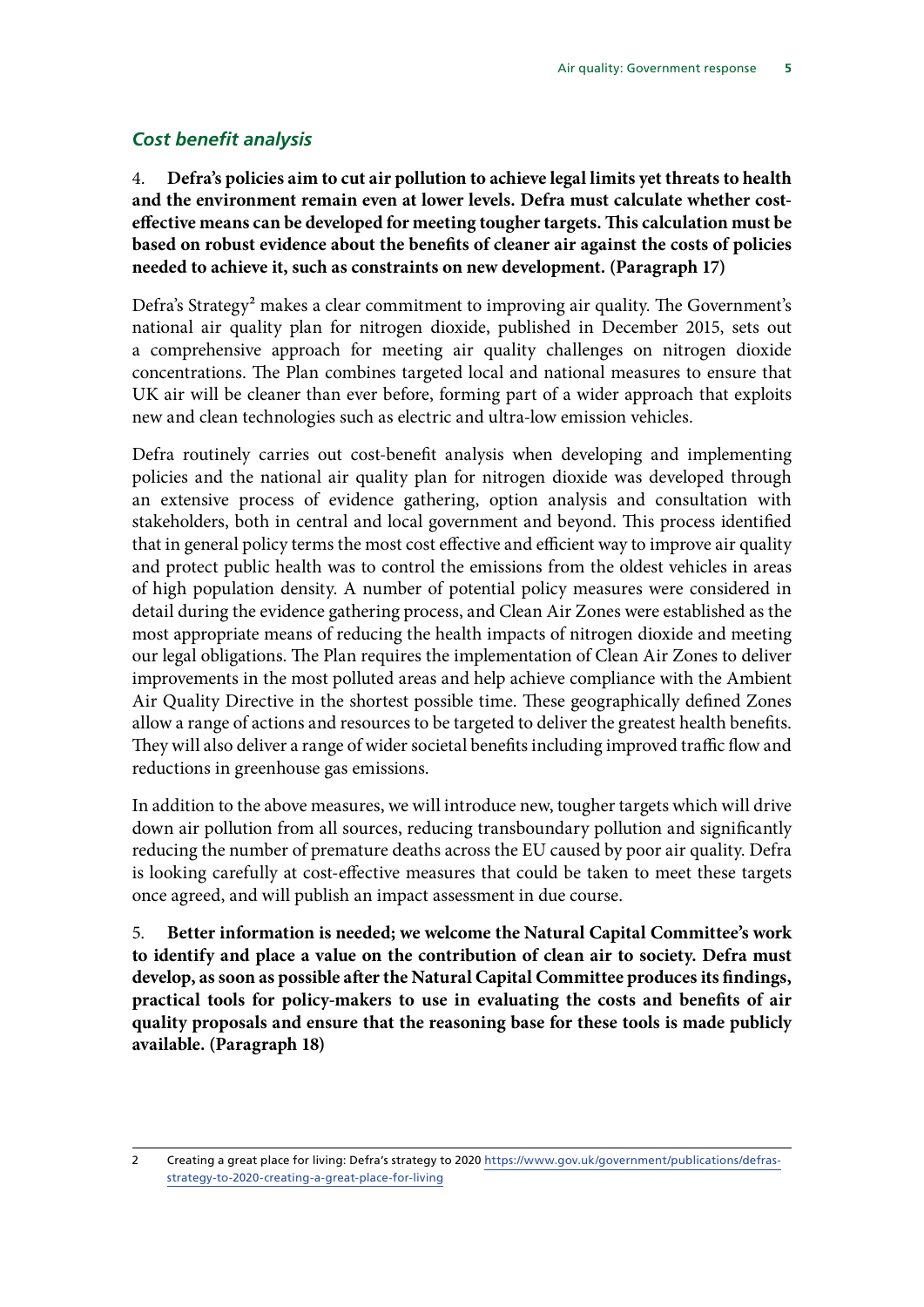We agree with the Committee's recommendation that practical tools are needed for policy makers to assess costs and benefits. Tools are already available, both through Defra guidance<sup>3</sup> and in the HM Treasury Green Book.<sup>4</sup>

The new Environment Analysis Unit in Defra has been established in part to drive this agenda forwards. However, practical tools shouldn't be limited to policy makers or just to air quality needs.

6. **Defra's policies must provide incentives for voluntary action as a first option before additional regulation is considered. Voluntary approaches can lower pollution in the most cost-effective ways since industry can focus its efforts on actions that work best for specific activities rather than on demonstrating compliance with rules. (Paragraph 20)**

Voluntary approaches are always considered as part of developing new policies on air quality, and the national air quality plan for nitrogen dioxide sets out a number of such approaches and incentives being taken by government, local authorities and industry, e.g. the funding provided by the Office of Low Emission Vehicles and the Local Sustainable Transport Fund.

As part of the preparation of the national air quality plan for nitrogen dioxide we considered incentivising voluntary action within our consultation, in particular for the introduction of Clean Air Zones. However, following further analysis it was concluded that a regulatory approach provides greater certainty to measures being implemented to meet the legal limit values in the shortest possible time. This approach is also supported by responses to the consultation where many asked for central government to provide stronger direction. The Government believes the published plan sets out appropriate action across a range of voluntary, fiscal and regulatory measures that will help us to deliver our air quality ambitions as well as meeting our legal and environmental obligations.

## *Reinvigorating government policy*

7. **The Government must accord poor air quality a priority commensurate with the toll on the nation's health and environment. Emission reduction targets must be based on scientific evidence and strategies for pollution reduction based on effective cost-benefit analyses. Ministers must set out with absolute clarity the actions required across government if the public is to be reassured that the Government is committed to improving air quality quickly and substantially. (Paragraph 21)**

Public health and improving air quality are cross-government responsibilities and Defra's role is to work across departments and with the devolved governments to drive action to ensure air quality outcomes are mainstreamed across policy, from transport to energy to public health.

We are committed to improving the UK's air quality, reducing health impacts, and fulfilling our legal obligations. The national air quality plan for nitrogen dioxide sets out a comprehensive approach for meeting these goals for nitrogen dioxide, and alongside this we continue to take steps to address other pollutants.

<sup>3</sup> <https://www.gov.uk/guidance/air-quality-economic-analysis>

<sup>4</sup> <https://www.gov.uk/government/publications/green-book-supplementary-guidance-air-quality>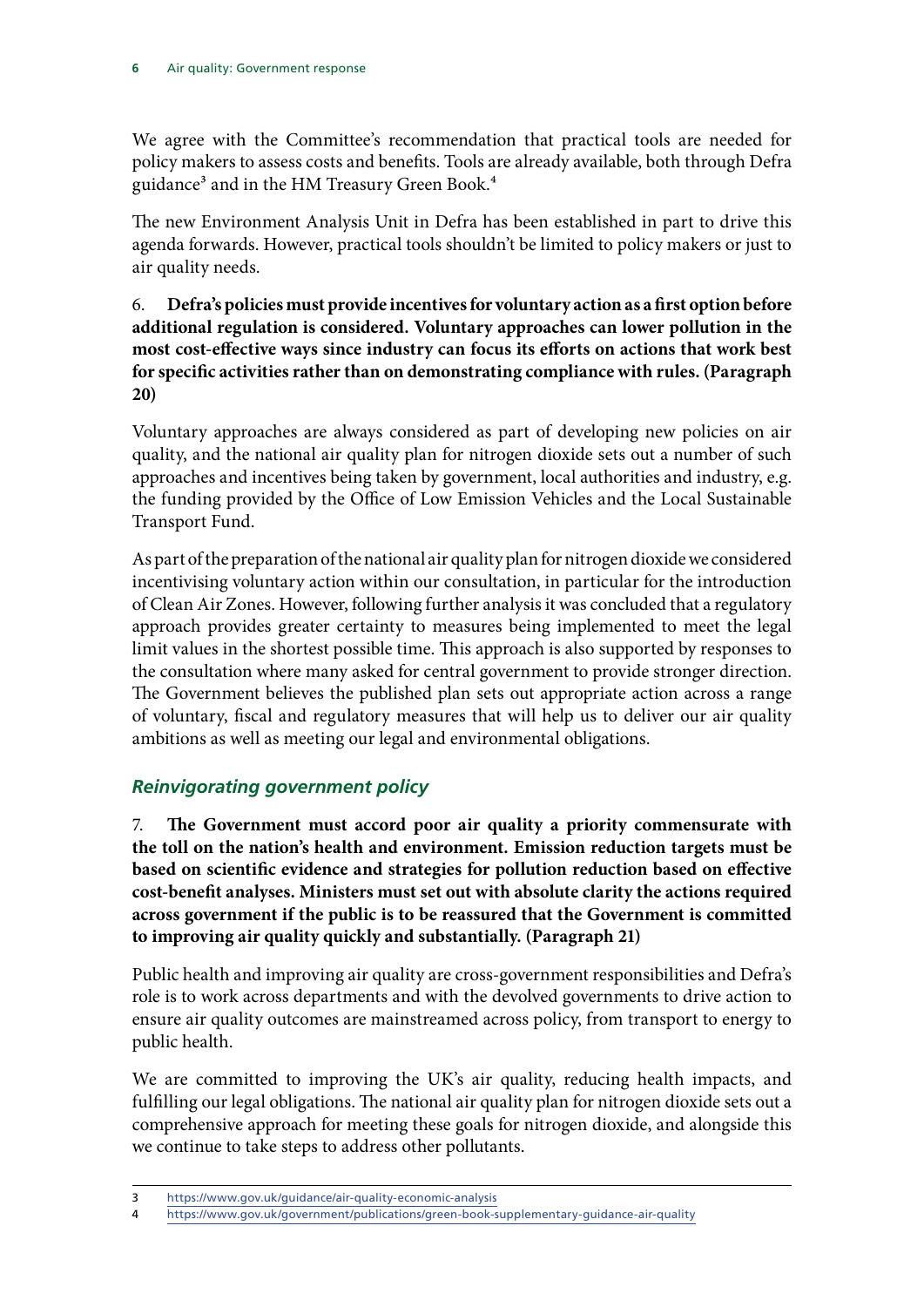The Government is making a significant investment in a number of initiatives, which will help reduce pollution emissions from transport, including an ambitious programme for increasing the uptake of ultra-low emission vehicles. £2 billion has been committed since 2011 to increase the uptake of ultra-low emission vehicles, support green transport initiatives and support local authorities to take action. These measures will address both particulate matter and nitrogen dioxide, but there is more we can do.

Responding to the urgency of this matter Defra and DfT officials have recently been brought together to form the Joint Air Quality Unit (JAQU). The JAQU will work with local government to deliver an ambitious programme of bespoke measures across cities as set out in the national air quality plan for nitrogen dioxide. It will also ensure a coordinated approach across Whitehall in delivering the plans reporting to a board containing representatives of key departments. The JAQU is supported by a comprehensive range of scientific, economic, commercial, and procurement expertise from both departments.

#### *Defra's nitrogen dioxide plans*

8. **Defra's plans for Clean Air Zones will impose a 'one size fits all' model on cities from Southampton to Leeds. The Department must give local authorities greater flexibility in order that they can tailor measures to best meet their local circumstances. For example, cities may find it more effective to limit vehicle access at certain times of day or to target specific bus routes rather than adopt blanket access proposals. (Paragraph 33)**

There will be no 'one size fits all' approach and local authorities will lead on the implementation of Clean Air Zones as they understand their area and are best placed to develop solutions.

The proposals for Clean Air Zones in the five cities where we are requiring their introduction will allow measures to be tailored according to local circumstances. The class and extent of the zones ultimately required will depend upon the outcome of a more detailed local assessment. The combination of measures required, along with details of individual Zones, is being determined through feasibility studies led by local authorities funded by central Government. We are working closely with the local authorities on these studies.

However, it is important Clean Air Zones are co-ordinated from a national perspective. Industry and local authorities have made clear to us that different approaches in different cities can make it difficult for businesses and individuals that travel across a number of cities to make straightforward, economic and operational decisions about the vehicles they buy. Therefore some degree of consistency in approach as to how a Zone is adopted and operates is crucial to their success. We will consult on a Framework for Clean Air Zones later this year which will include the important principles that need to be consistent from city to city to help ensure that Clean Air Zones are implemented in the same way by local authorities across England.

9. **Charging powers are planned for only the five cities with the worst pollution yet dozens of areas breach EU limits: we recommend that Defra extends these powers to other councils in its Clean Air Zone legislation so that communities which wish to do so can tackle pollution hot-spots in this way. (Paragraph 34)**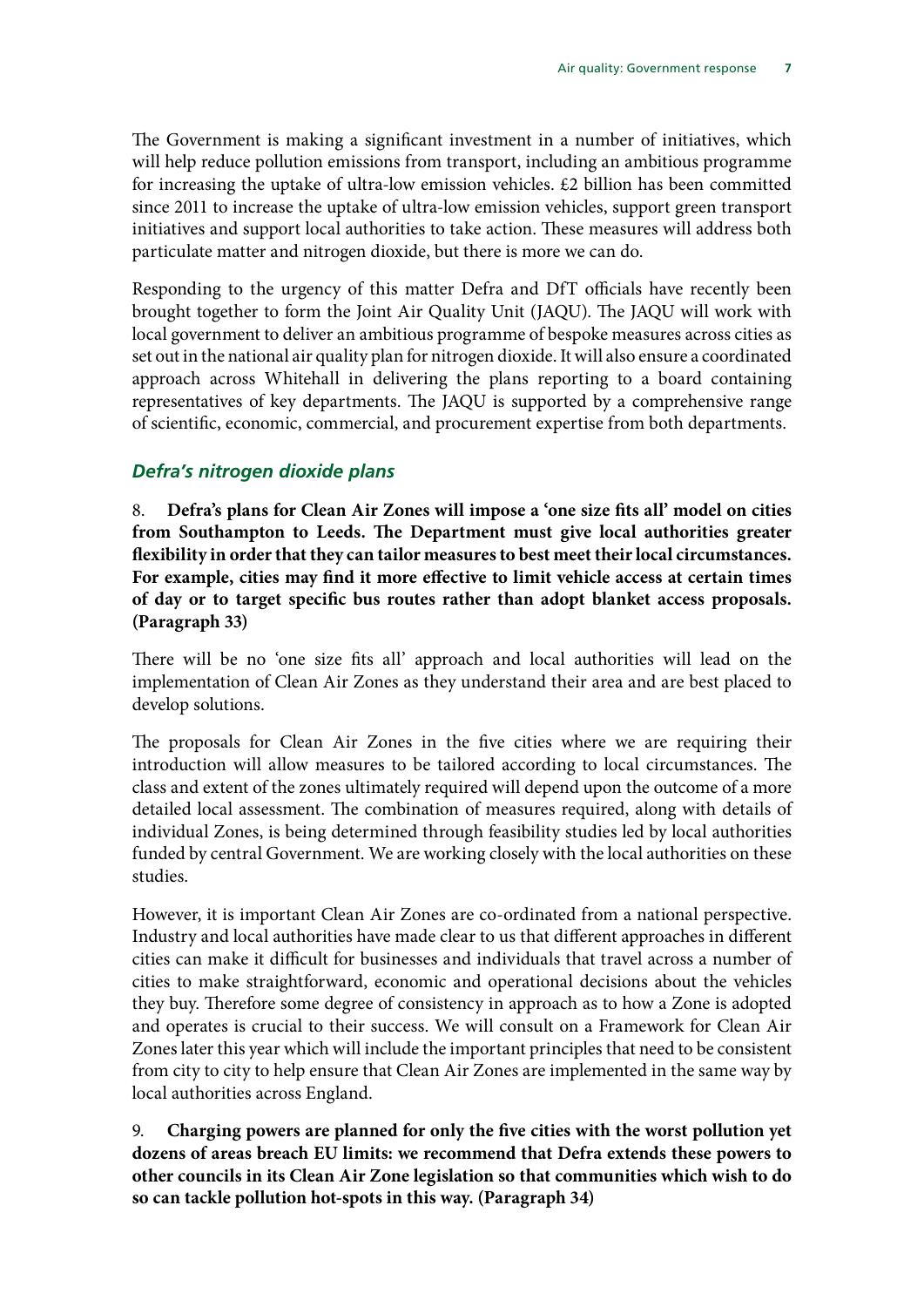Cities already have the required powers to introduce and charge for entry into a Clean Air Zone,<sup>5</sup> as well as other air quality schemes. Local authorities can take action as and when necessary to improve air quality and we encourage them to do so.

Under our plan we are requiring Clean Air Zones in five cities, which will focus on air quality hotspots where pollution is most serious and will target the most polluting vehicles like old buses, taxis, coaches and lorries.

10. **We further recommend that Defra consults interested parties including local authorities and publishes revised proposals by 21 July 2016 which address concerns raised in this report. Alongside these, the Government must publish proposals to make it easier for local authorities to use powers over traffic movement and new development to tackle air pollution as and when the need arises, whether inside or outside Clean Air Zones. (Paragraph 35)**

The national air quality plan for nitrogen dioxide sets out a comprehensive approach to reducing nitrogen dioxide levels. Our focus is now on implementing this plan, alongside the steps we are taking to address other pollutants. We are working closely with the five local authorities where we will be requiring Clean Air Zones, and with the Mayor of London and the Greater London Authority to help ensure nitrogen dioxide levels are reduced in the shortest possible time.

As set out above, other local authorities can adopt Clean Air Zones as a way to focus their action to improve air quality using existing powers, and we are engaging with local authorities who are interested in doing this on a voluntary basis. We will be consulting on a framework for Clean Air Zones later this year.

Although we will continue to work with local authorities to consider what further powers they might need, local authorities already have a range of powers they can use to improve air quality, including those set out in the local air quality management system; planning; smoke control areas; transport and traffic powers.

## *Funding for local action*

11. **Since Defra's plans rely on local action to cut pollution, councils must be given support to implement programmes to encourage people to drive less and use public transport and cycle and walk more. Defra must ensure that councils are recompensed for any costs of implementing new Clean Air Zones which they are not able to recoup from reasonable charges on drivers. Defra and the Department for Communities and Local Government must also preserve funding for wider programmes, such as those supported by the Local Sustainable Transport Fund, which can demonstrate they deliver benefits in a cost-effective manner. (Paragraph 40)**

The UK is investing heavily in transport measures to reduce emissions. £2 billion has been committed since 2011 to increase the uptake of ultra-low emission vehicles, support green transport initiatives and support local authorities to take action. These measures will address both particulate matter and nitrogen dioxide. Examples include:

• Over £1,000 million committed between 2010–2020 to put the UK at the global forefront of ultra-low emission vehicle development, manufacture and use,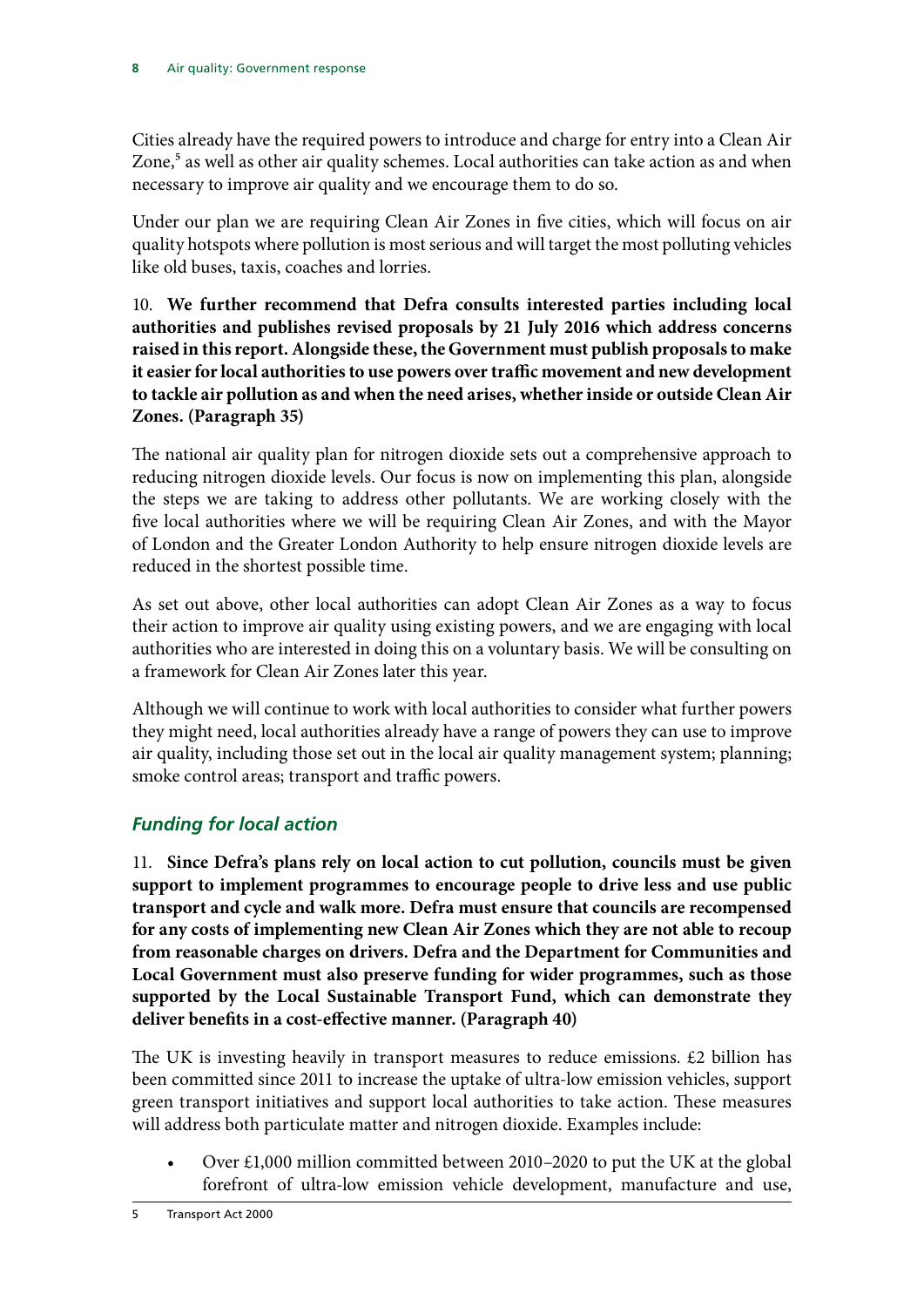including £600 million announced in the 2015 autumn statement, to support the early market for ultra-low emission vehicles between 2015 and 2020. In 2015 more ULEVs were registered in the UK than in the previous four years combined, keeping us well on track for almost every car and van to be zero emission by 2050.

- £600 million invested during 2011–15 to deliver 96 projects across 77 local authorities through the Local Sustainable Transport Fund. With match funding this amounted to over £1bn of investment.
- $£374m$  invested by the Government in cycling (including £151m through the Local Sustainable Transport Fund).
- A further £580 million has been committed for a new 'Access' fund for sustainable travel over 2015 to 2020, building on the legacy of the Local Sustainable Transport Fund and supporting growth in cycling and walking.

As set out in the national air quality plan for nitrogen dioxide, the Government has allocated funding to help local authorities in Birmingham, Leeds, Nottingham, Derby and Southampton implement Clean Air Zones and meet new burdens associated with implementing the Zones. The scoping studies supported by Government funding will assess the optimum balance of additional measures. Where additional measures are required Government will keep the delivery of such measures under review, and will take further action if progress is insufficient.

Measures in London are supported by the 2015 Spending Review Settlement for Transport for London.

In addition, Defra's Air Quality Grant Scheme supports local authority action on air pollution, with £11 million being allocated since 2010. This includes supporting 15 schemes investigating the feasibility of Low Emission Zones. The Government has also streamlined the Local Air Quality Management framework to enable local authorities to take action more quickly by focusing resources to take local action to tackle local air quality hotspots.

#### *EU emissions tests*

12. **Although it has taken far too long to agree, we welcome the adoption of a new EU real-world vehicle testing regime since current laboratory tests have routinely and significantly under-estimated emission levels. However, the new limits allow a generous leeway for measurement error and are set above current levels. (Paragraph 45)**

13. **The UK Government must in future negotiations argue robustly for lower EU limits which will deliver reductions on the road equal to, or better than, current laboratory limits. Tougher limits are needed to drive urgent action by the automotive industry to both improve monitoring and to reduce emissions as fast as technically possible. (Paragraph 46)**

The Government has been at the forefront of action at EU level to introduce real driving emissions testing from 2017, driving improvements in real-world emissions. This is essential for improving air quality in our towns and cities.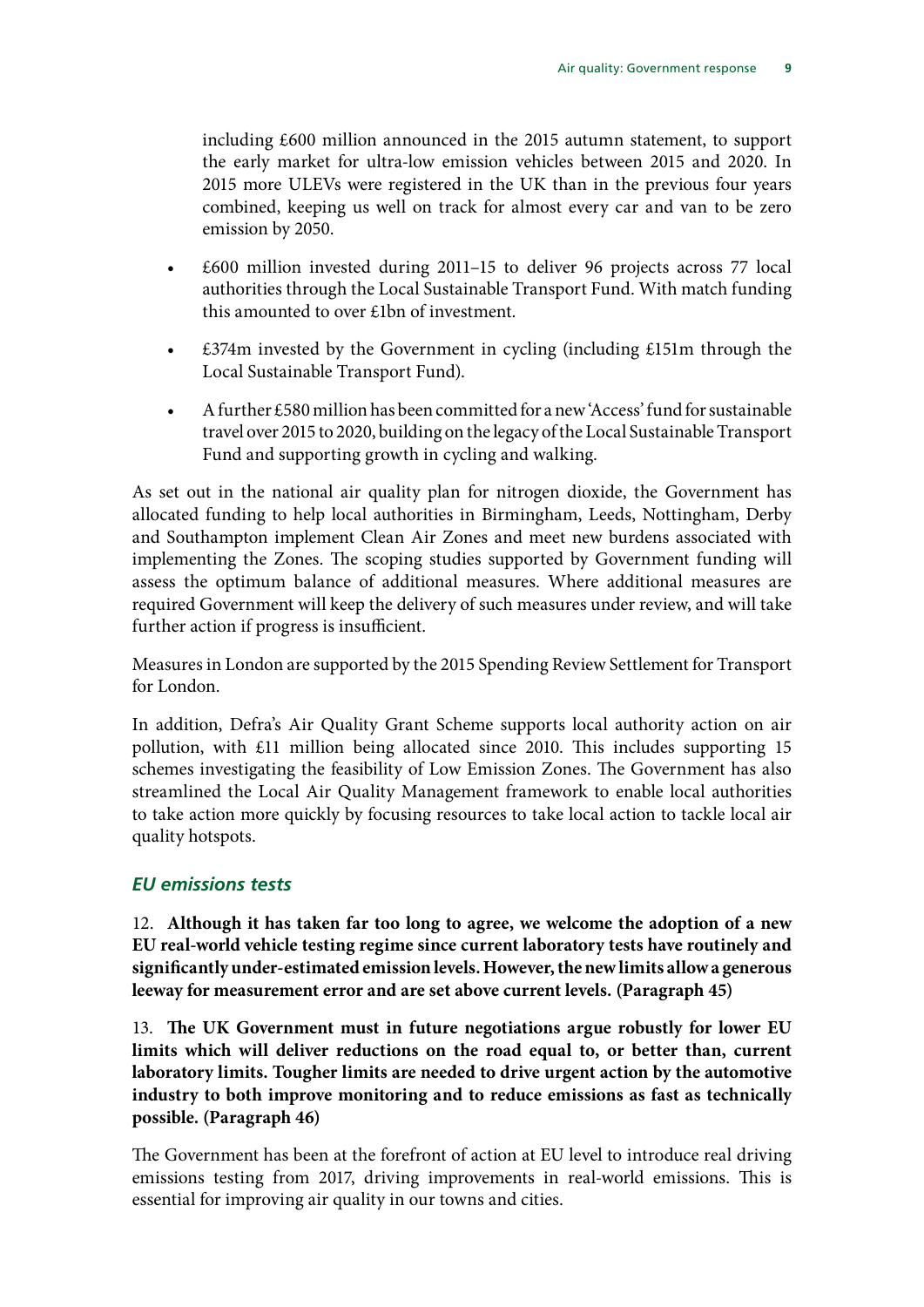The recent agreement to introduce real driving emissions testing will reduce emissions to just over twice the limit for new vehicles from 2017 and bring them into full compliance from 2020, with an additional margin for measurement uncertainties.

The Step 2 conformity factor is set to 1.5 (the Euro 6 limit plus 0.5 margin for measurement uncertainty). However the Commission Regulation includes a requirement for the Commission to review this annually and the clear aim is for this margin to be reduced in light of technological progress. The Commission has expressed its intention to make use of this revision clause to move towards a conformity factor of 1.

Some manufacturers have announced that they intend to make changes to vehicles already in use to improve emissions, and will offer this to customers on a voluntary basis. We welcome this and encourage action from other manufacturers ahead of the implementation dates across the EU for RDE testing.

#### *Impact of EU test inaccuracies on Defra plans*

14. **We note that Defra models are based on cautious assumptions about the extent to which the new EU vehicle testing regime would deliver NO₂ reductions on the road. However, a history of failure to translate theoretical standards into cleaner air in practice means that Defra must keep its assumptions under review. (Paragraph 48)**

15. **We recommend that Defra publishes: first, by the end of 2016 an analysis of the impact on UK air quality of Euro 6 vehicle emissions standards; and secondly, by the end of 2018, an analysis of the impact of new real-world driving emissions tests being introduced from 2017. Should either of these reports show that EU standards are in practice failing to have the impact assumed under current plans, Defra must issue revised plans including stronger measures to tackle vehicle emissions. (Paragraph 49)**

The Government's comprehensive national air quality plan for nitrogen dioxide published in December last year is based on the best available evidence and uses the latest COPERT (Computer Programme to Calculate Emissions from Road Transport) (4v11) factors to calculate emissions from diesel cars.

In May the Government presented the results of its vehicle testing programme to European Research for Mobile Emission Sources (ERMES), the international expert body responsible for collating the vehicle emission data which underpins COPERT. We expect updated COPERT emission factors to be released later this year and will work with ERMES to ensure that EU-wide emission factors more accurately reflect the difference between real world driving and laboratory test conditions.

If COPERT factors are significantly revised, we will update our modelling and, if necessary, our national air quality plan for nitrogen dioxide.

RDE will apply to new type approvals from September 2017, and existing models from 2019. As such we expect the biggest step change improvement from RDE to occur in 2019, and it would therefore be more appropriate to assess the impact of RDE on UK air quality in 2020.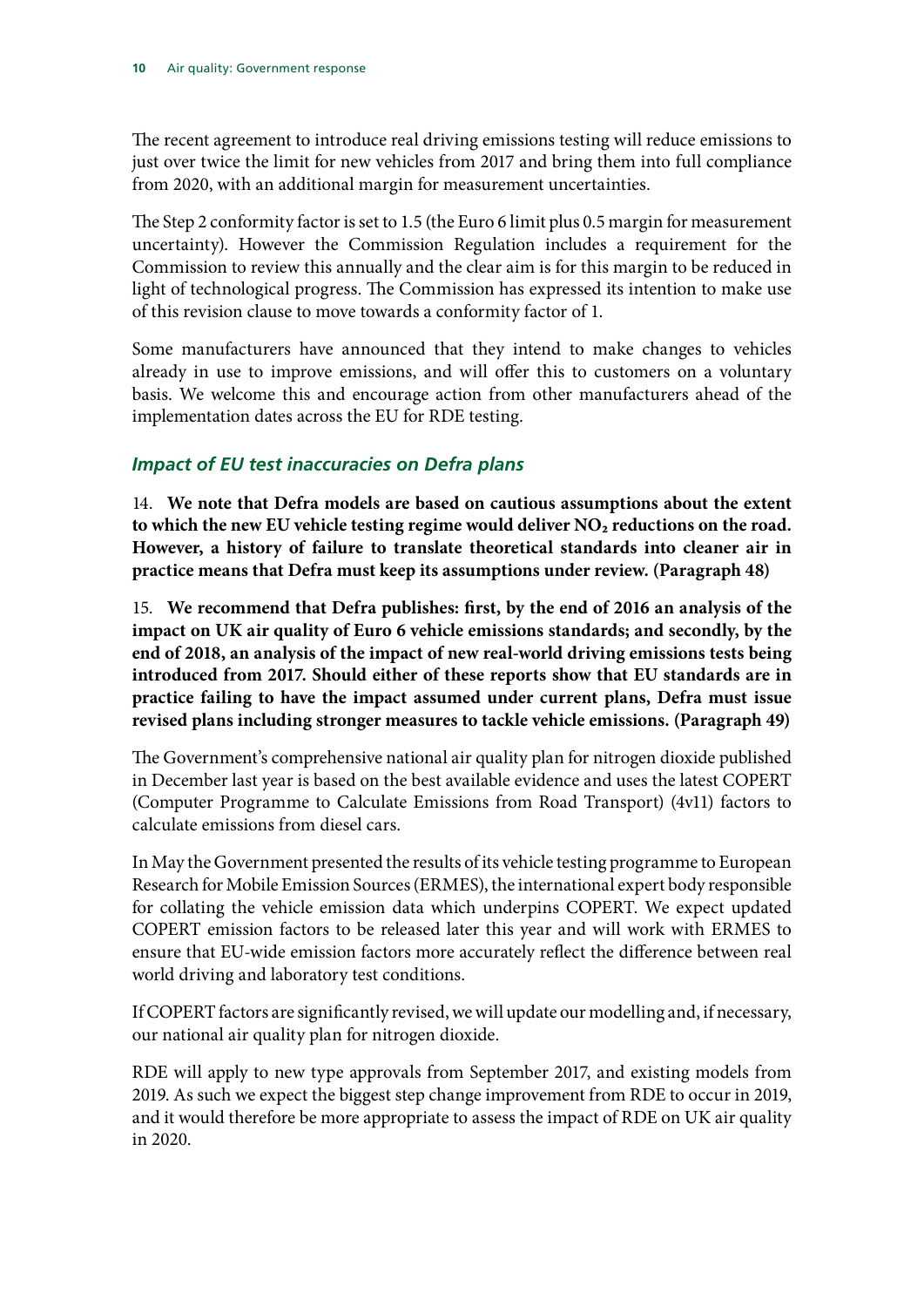#### *Dieselgate: Volkswagen 'defeat devices'*

16. **Volkswagen's use of illegal devices has rightly caused consumers to be sceptical about its claims on vehicle performance. The company's different treatment of UK and US customers is also unlikely to be seen as fair. Volkswagen's evidence did not persuade us that the company had fully learnt lessons about the need to be completely transparent if it is to regain customers' trust in its products. (Paragraph 52)**

17. **The Government must assess whether systems are sufficiently rigorous to give customers confidence that a claim about a vehicle's performance is true. Where proven to have misled customers, the company should pay appropriate compensation. The Government must act on the findings of the EU's review of emissions testing and the outcome of Volkswagen's review of its use of defeat devices to remedy any deficiencies in consumer protection regulation. The Government must also seek at a European level a review of the penalties applicable if deliberately cheating the emissions testing system, and work to ensure that these penalties are robust enough to provide a meaningful deterrent for manufacturers. (Paragraph 53)**

The Government takes the unacceptable actions of Volkswagen extremely seriously. Following the revelations that Volkswagen had been using software in their cars which caused the engines to behave differently during emissions tests, we established an Emissions Testing Programme to investigate whether other manufacturers were using equivalent prohibited devices and more broadly to better understand why emissions results in the real world were significantly different from those tested under laboratory conditions. The tests did not detect evidence of test cycle manipulation strategies, as used by the Volkswagen Group, from other manufacturers. However, our tests found higher levels of NOx emissions in test track and real world driving conditions than in the laboratory for all vehicles, with results varying significantly between different makes and models. We are pleased that a range of other countries have also responded decisively and retested vehicles to check for prohibited software and measure real world emissions. We engaged with the European Commission and other Member States during our testing programme to ensure a consistent approach in the testing and to maximise the value for the respective activities.

For air quality emissions, the introduction of Real Driving Emissions testing from next year will mean consumers across the EU can be confident that a new vehicle will comply with emissions limits within a specified 'conformity factor' during typical normal use. The introduction of the new Worldwide harmonized Light vehicles Test Procedure (WLTP), expected in 2017, will ensure consumers can compare vehicle  $CO<sub>2</sub>$  emissions and fuel consumption using figures that will be more representative of those achieved under normal driving than those measured using the current New EU Driving Cycle (NEDC) test procedure.

The Competition and Markets Authority has recently acquired the power to seek civil redress for consumers. However this only exists in relation to conduct that occurred after 1 October 2015 so is not applicable to the Volkswagen case. Regarding compensation for Volkswagen customers, where there is a clear case that drivers in the UK have suffered a detriment, we would expect Volkswagen to provide compensation.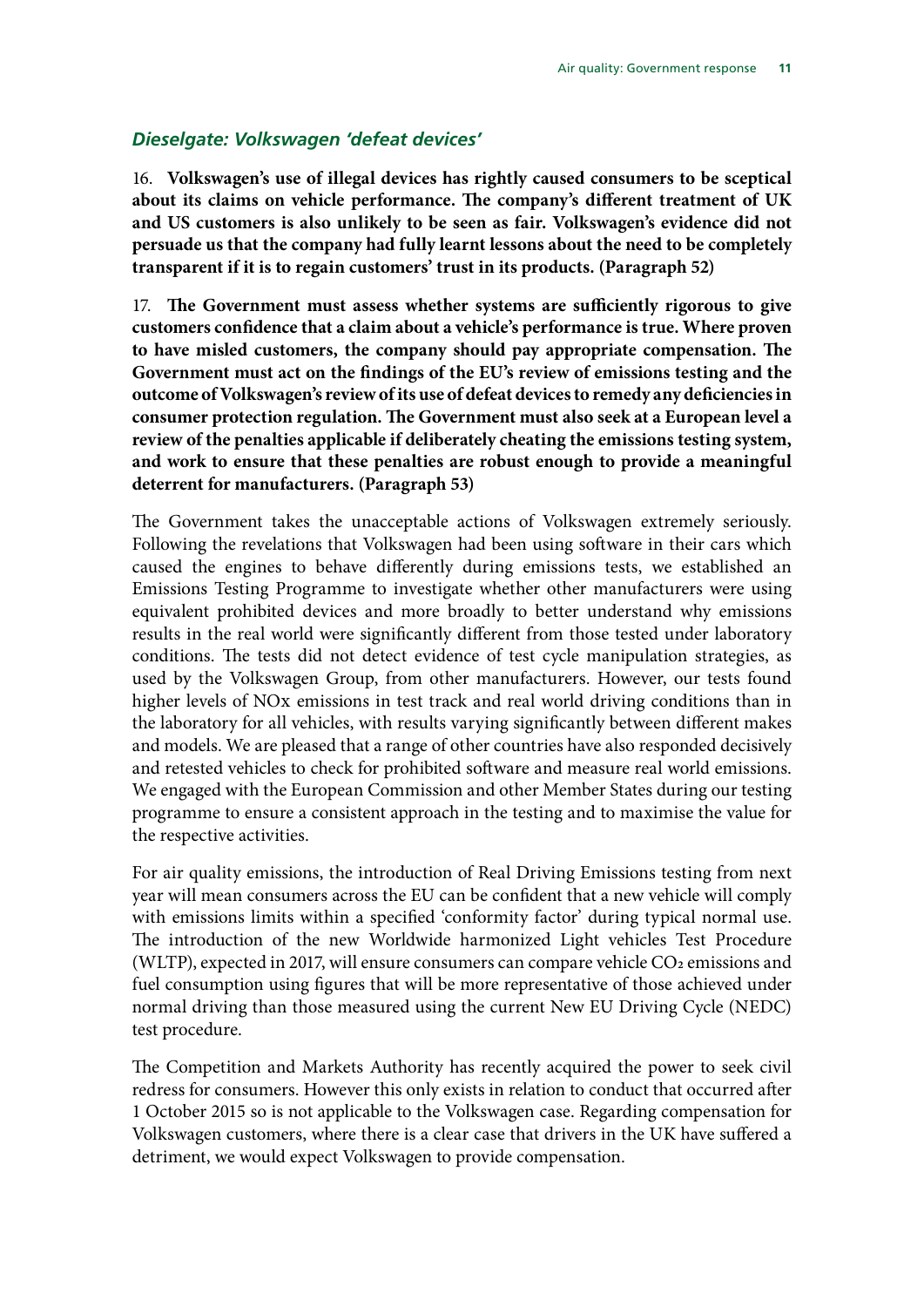Pursuant to Regulation 33(4) of the Road Vehicles (Approval) Regulations 2009 it is an offence for a person to knowingly or recklessly make a false statement for the purpose of obtaining vehicle type approval. The penalty on conviction is an unlimited fine.

In February this year the European Commission published a proposal to update the current vehicle type approval framework and this contains a number of measures to strengthen the system across member states. These include a new power for the Commission to impose a penalty of €30,000 per non-compliant vehicle, where a national approval authority has not taken action. The Government shares the overall objectives of the proposal, but is still considering the policy implications of the individual measures contained within it.

### *New road transport technologies*

18. **At the current rate of change it will be many years before ultra-low emissions vehicles replace all the types of vehicles currently causing pollution. Faster progress could be made if further measures were introduced to encourage people to buy newer, unfamiliar, and in many cases more costly, technologies. (Paragraph 59)**

19. **We recommend that the Government launches a diesel scrappage scheme giving grants to cut the cost of a low-emission vehicle for an owner scrapping their diesel car or van. We think it sensible to target vehicles more than 10 years old because of their high pollution levels but HM Treasury should undertake in the next six months a study to establish the details of the scheme. The study must establish in time for measures to be brought forward in the next Budget: first, the emissions levels of vehicles eligible to be bought or scrapped so the scheme achieves sufficient air quality improvements, and secondly, the level of grant necessary to incentivise sufficient take-up at the lowest cost to the public purse. (Paragraph 60)**

The move to ultra low emissions vehicles is under way. The Government has set an ambitious goal that all new cars and vans should be zero emission by 2040, which is ahead of international commitments such as the International Zero Emission Vehicle Alliance's 2050 commitment, agreed at the COP21 climate change conference in Paris.

The Government established the Office for Low Emission Vehicles (OLEV) in 2009 to drive the uptake of ultra low emission vehicles. OLEV secured over £600 million at the 2015 Spending Review and will continue to offer one of the most comprehensive packages of measures in the world to help overcome consumer barriers, accelerate uptake and support UK industry. This includes at least £400 million for the Plug-in Car Grant, which reduces the price to motorists of eligible ULEVs, support for recharging and hydrogen refuelling infrastructure, and a joint industry-government communications campaign to raise awareness of ULEVs, promote their many benefits, and challenge negative preconceptions.

The motoring tax regime includes strong incentives for cleaner vehicles, such as Company Car Tax and Vehicle Excise Duty. Schemes are also underway to assist local authorities in moving to lower emission and zero emission buses and taxis, which can be some of the worst contributors to air pollution in urban areas.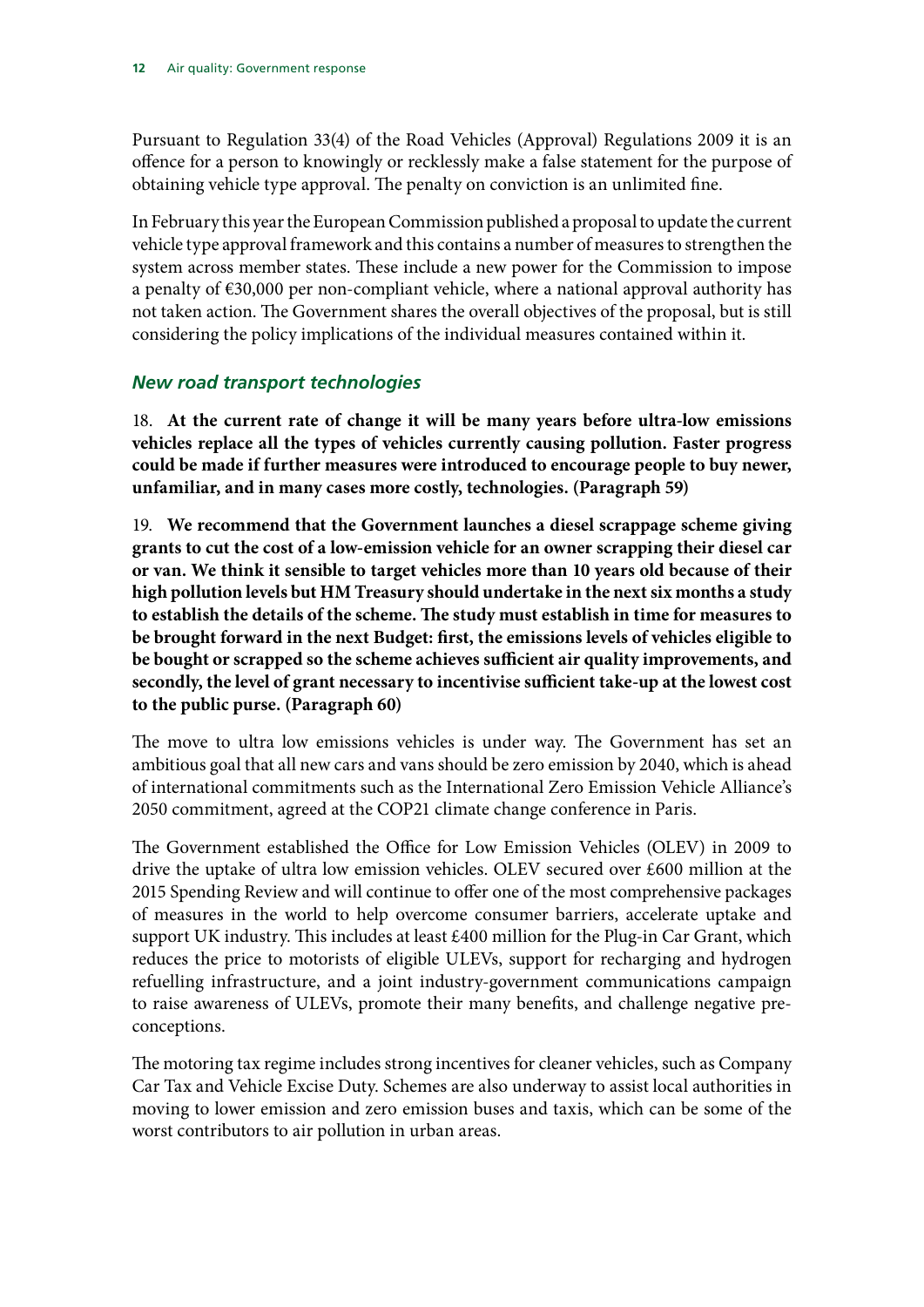This package of measures and clear long term signals that it sends have established the UK as a global leader in ultra low emission vehicles. We are one of the largest and fastest growing markets in Europe and last year around one in five battery electric cars sold in the UK was built in the UK.

We have considered the use of scrappage schemes both linked to the purchase of ultra low emission vehicles and more generally and have concluded that this may not be an appropriate and proportionate response to the challenges we face, as air quality exceedances are often localised and can be managed in other ways.

The benefits of introducing a scrappage scheme in terms of improved air quality would need to be weighed against its effectiveness, the additional Exchequer cost and wider economic impacts, to ensure value for money for the taxpayer. A high-level cost estimate was carried out, looking at offering grants for scrappage of the dirtiest vehicles and this determined that there is no proportionate way to appropriately target such a measure to the areas where it would be most needed; and as such, it would not be an effective use of significant resources. The use of Clean Air Zones is a more targeted and proportionate approach to tackle the emissions.

20. **We endorse the Government's support for a wide range of technologies, including the provision of fiscal incentives such as lower fuel duty rates for a variety of cleaner fuels. Different technologies, such as gas-powered or hybrid vehicles on the one hand or fully electric vehicles on the other, will offer the optimum solution for different transport needs. However, the Government should not allow the need to maintain technologically neutral approaches to inhibit policy support for the research, development and implementation of low-emission technologies, particularly where there is a strong scientific case for such support. (Paragraph 62)**

The Government recognises that the need to resolve the challenge of poor air quality will not be met by any one solution and will instead require a portfolio of solutions, which can be selected and adjusted according to differing needs and situations. The Government therefore encourages innovation and does not seek to 'pick winners' from amongst emerging technologies. Instead we will support activities that are informed by evidence and backed by industry consensus, allowing the market to determine ultimately which technologies win through. We therefore expect that a portfolio of solutions will be required to decarbonise road transport.

For cars and vans it is increasingly clear that full electrification—through batteries and/or fuel cells—is achievable and desirable. For other road vehicles, with differing requirements, other low emission solutions may work best. When developing policies we ensure that the guidelines include appropriately technology neutral performance criteria, to avoid excluding emerging technologies.

21. **Defra's policies must support technological developments to reduce particulates generated by the wear of vehicle brakes and tyres; the Government must commission by 21 July 2016 an assessment of any policy or research gaps on the level of emissions from these causes and methods for reducing them. The Department must ensure that EU and UK regulations reflect emerging scientific evidence on pollution from wear and tear of vehicle operation. (Paragraph 64)**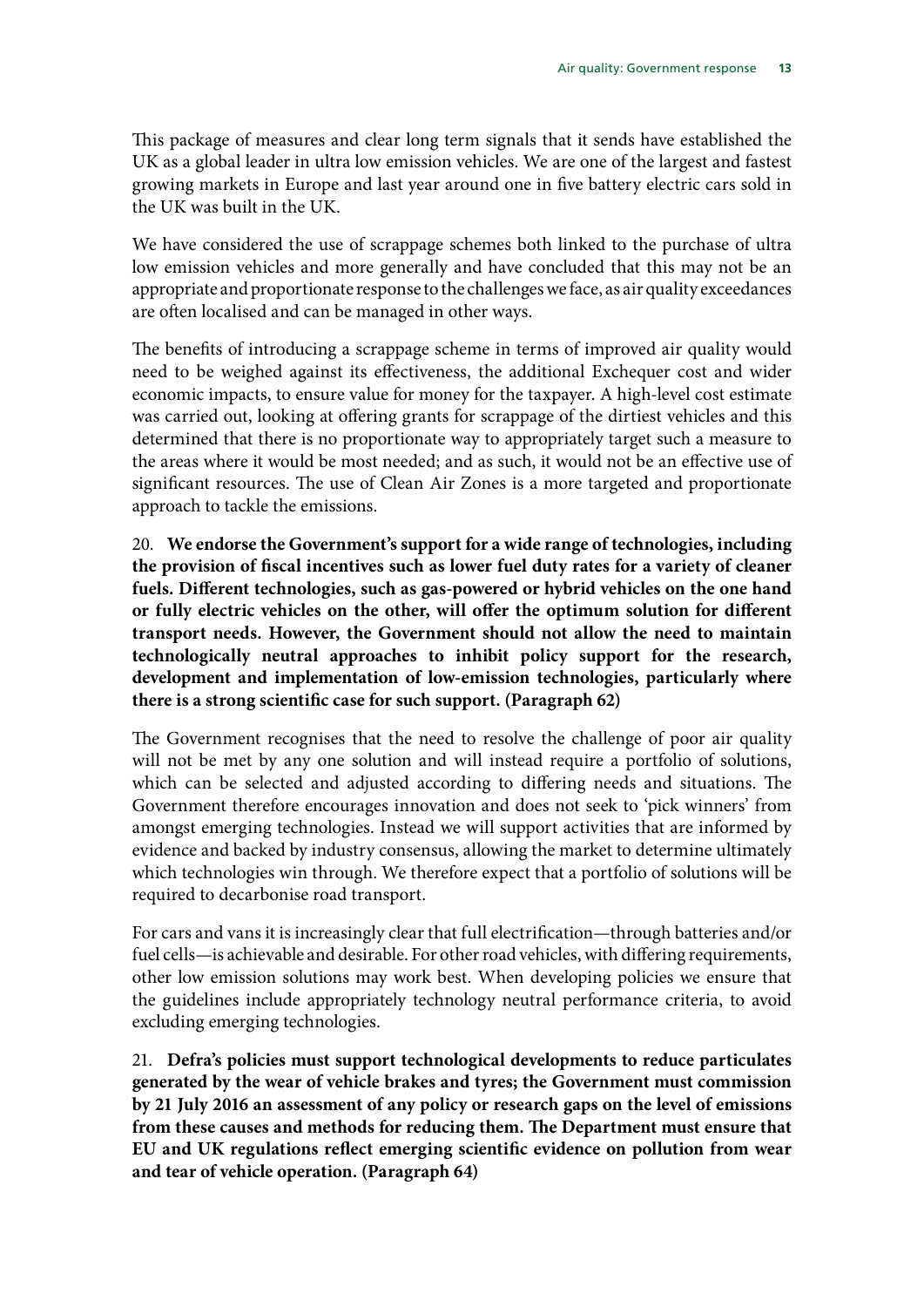Defra is aware of the importance of brake and tyre wear as a source of particulate emissions having commissioned our own independent research on PM2.5, which was published in 2012 and 2015 by the Air Quality Expert Group (AQEG).<sup>678</sup>

The relative contribution of a range of sources, including non-exhaust particulates, is estimated annually through the National Emissions Inventory<sup>9</sup> (NAEI). The NAEI is reviewed and updated annually and is alive to changes in methods and understanding of brake and tyre wear, which are incorporated into the updated emission factors developed under this program. The latest Informative Inventory Report explains, in section 3.3.3.7 (p.146), how non-exhaust emissions of particulates from tyres, brake linings and the road surface are estimated when producing the UK emission inventory.<sup>10</sup>

The NAEI was cited in a comprehensive review by the Joint Research Committee (JRC) in  $2014<sup>11</sup>$  on brake and tyre wear, which showed that the estimated emissions published in the NAEI were in agreement with the latest scientific research and other EU emissions inventories.

The JRC review showed that non exhaust PM accounts for approximately half of transport derived PM (the other half being from the exhaust) and that this proportion has been stable for many years. However, it also highlighted the likely changes that may emerge as exhaust emissions are cut due to abatement technologies. This may lead to brake and tyre wear becoming a more dominant source of particulates than tail pipe emissions.

Defra is working closely with both the Natural Environment Research Council (NERC) and DfT to shape potential funding streams for practically relevant research and technological enhancements where they are the commissioning bodies. An example of this close and active communication was the recent Defra/National Centre for Atmospheric Science<sup>12</sup> (NCAS) workshop, which brought together the NERC air quality research community and Defra data analysts and policy leads. This event, at which the increasing importance of non-exhaust emissions was discussed, enabled Defra to take account of the very latest published and emerging research.

Defra continues to maintain a live interest on this and many other developing areas through its interactions with AQEG and the Committee on the Medical Effects of Air Pollution<sup>13</sup> (COMEAP). These groups provide Defra with evidence from experts within both the air quality and health fields and ensure that we maintain oversight on emerging issues.

<sup>6</sup> <https://uk-air.defra.gov.uk/library/aqeg/>

<sup>7</sup> [https://uk-air.defra.gov.uk/assets/documents/reports/cat11/1508060903\\_DEF-PB14161\\_Mitigation\\_of\\_UK\\_PM25.](https://uk-air.defra.gov.uk/assets/documents/reports/cat11/1508060903_DEF-PB14161_Mitigation_of_UK_PM25.pdf) [pdf](https://uk-air.defra.gov.uk/assets/documents/reports/cat11/1508060903_DEF-PB14161_Mitigation_of_UK_PM25.pdf)

<sup>8</sup> [https://uk-air.defra.gov.uk/assets/documents/reports/cat11/1212141150\\_AQEG\\_Fine\\_Particulate\\_Matter\\_in\\_the\\_](https://uk-air.defra.gov.uk/assets/documents/reports/cat11/1212141150_AQEG_Fine_Particulate_Matter_in_the_UK.pdf) [UK.pdf](https://uk-air.defra.gov.uk/assets/documents/reports/cat11/1212141150_AQEG_Fine_Particulate_Matter_in_the_UK.pdf)

<sup>9</sup> <http://naei.defra.gov.uk/>

<sup>10</sup> [https://uk-air.defra.gov.uk/assets/documents/reports/cat07/1603150959\\_GB\\_IIR\\_2016\\_Final.pdf](https://uk-air.defra.gov.uk/assets/documents/reports/cat07/1603150959_GB_IIR_2016_Final.pdf)

<sup>11</sup> [https://ec.europa.eu/jrc/en/publication/eur-scientific-and-technical-research-reports/non-exhaust-traffic-related](https://ec.europa.eu/jrc/en/publication/eur-scientific-and-technical-research-reports/non-exhaust-traffic-related-emissions-brake-and-tyre-wear-pm)[emissions-brake-and-tyre-wear-pm](https://ec.europa.eu/jrc/en/publication/eur-scientific-and-technical-research-reports/non-exhaust-traffic-related-emissions-brake-and-tyre-wear-pm)

<sup>12</sup> <https://www.ncas.ac.uk/index.php/en/>

<sup>13</sup> <https://www.gov.uk/government/groups/committee-on-the-medical-effects-of-air-pollutants-comeap>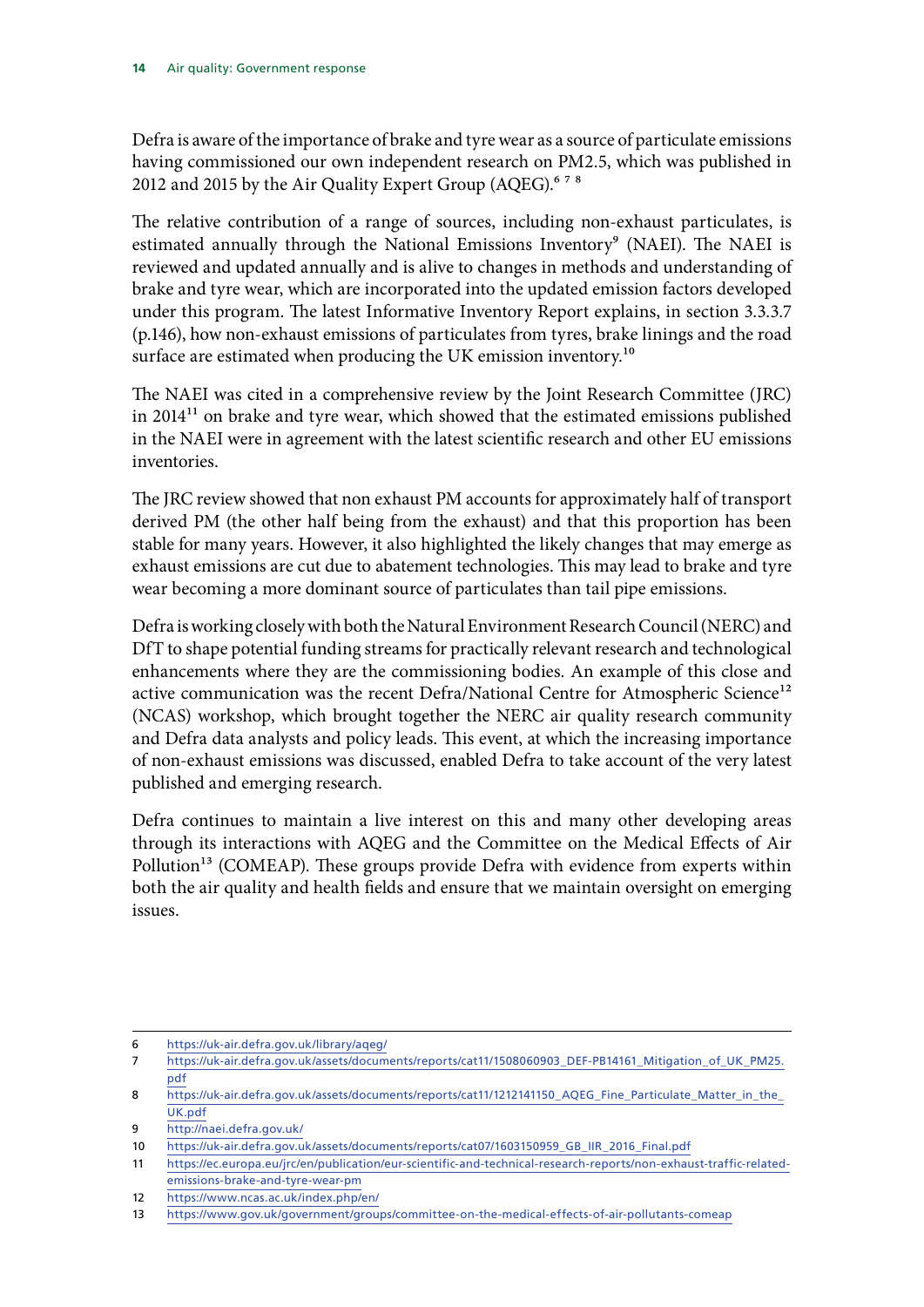#### *Shipping emissions*

22. **Shipping is responsible for producing only a small proportion of emissions, but in pollution hot-spots such as London action is needed to tackle emissions from all sources. Local authorities must calculate the additional impact on air quality of all new development; planning permissions for new shipping facilities must require appropriate mitigation measures from developers. This should include, where practicable, a requirement to provide infrastructure to supply electricity to ships at berth. (Paragraph 67)**

The Government recognises, through the National Policy Statement (NPS) for Ports, that local air pollution may be abated through the provision of shore-side fixed electrical power to replace ships' generators while in port. The NPS encourages developers including ports and shipping companies to examine the opportunities available for shore-side electricity connection, particularly in areas identified as having poor air quality.

All proposals should either include reasonable advance provisions to allow the possibility of future provision of appropriate infrastructure, or give reasons as to why it would not be economically and environmentally worthwhile to make such provision.

The Government has implemented the international and EU requirements which control emissions from ships. These require that ships in an emission control area (the North Sea, including the English Channel) must either use fuel with a sulphur content which does not exceed 0.1% or use an equally effective alternative compliance method. Ships that are berthed in an EU port for at least two hours are not allowed to use fuel with a sulphur content which exceeds 0.1%.

The Government has also been helping industry comply with these limits. In 2014, we successfully secured over €29 million of EU grants to help UK ports and ferry companies to install new technology. This included projects to help install exhaust gas cleaning systems on some ferries and to develop bunkering facilities in ports, to enable them to provide alternative fuels such as liquefied natural gas.

#### *Tackling agricultural emissions*

23. **The agricultural sector must step up action to reduce its contribution to national air pollution. At a time of financial pressure, support for farmers to adopt improved farming methods will be more effective than additional regulation. Decreased emissions are a win-win for the environment and for farmers, who can cut their bills by minimising nitrogen losses. (Paragraph 77)**

UK farmers have made good progress in reducing their emissions. In recent years trends in the uptake of good practice, such as slurry injection techniques and improvements in nitrogen use efficiency, have been going in the right direction, leading to decreased ammonia and methane emissions.

The Government will continue to support research and development, use of data and the take-up of new technologies and farming methods which improve on-farm efficiency and reduce ammonia, nitrous oxide and methane emissions. We are investing £160m through the UK Agri-Tech Strategy to help take our world class agricultural research onto the farm—helping farmers to enhance efficiency and reduce emissions and costs.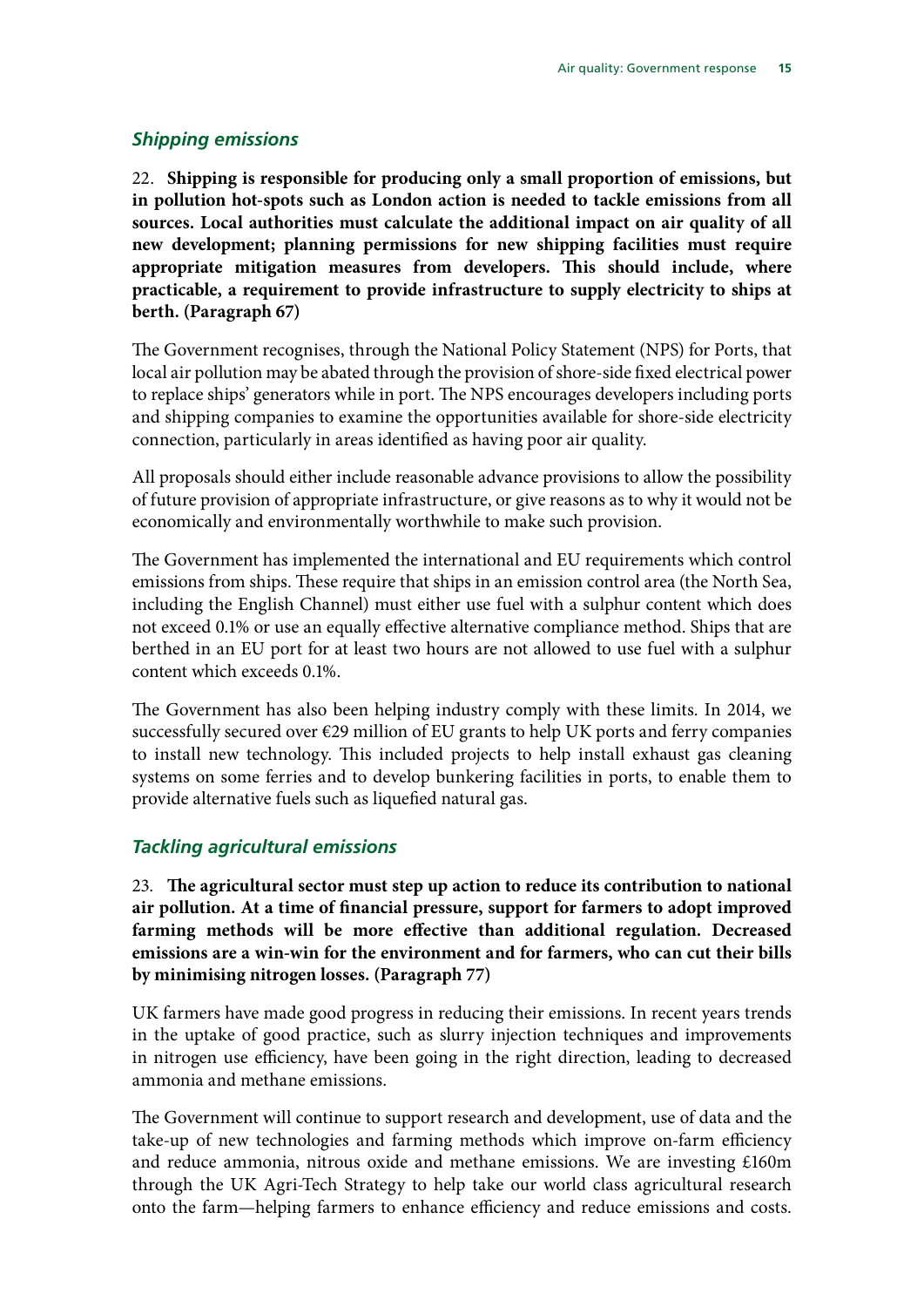The Agricultural Engineering Precision Innovation Centre is a new £17.7 million government investment in precision agriculture to help develop advanced technologies that will increase productivity and sustainability in UK agriculture; for example, through improved slurry application techniques and more precise use of fertilisers.

24. **We recommend that Defra surveys by the end of 2016, and in partnership with the National Farmers' Union, the extent to which the most effective air pollution approaches are being used on English farms. The Department should publish the data and report to this Committee on how it will use the information to better target, and if necessary increase, best practice support for farmers. This research will also facilitate constructive dialogue between the NFU and Defra on the technical feasibility of the current EU National Emissions Ceiling Directive targets for ammonia reduction. (Paragraph 78)**

Defra has been monitoring air quality for many years and has over 300 million records for a whole range of pollutants measured across the UK. This data has been openly available for a number of years. In November 2015 we published our Air Quality Open Data Roadmap which explains how end users—the general public, famers and app makers can access our data. We have recently introduced the ability to perform a bulk download for all locations and all pollutants between 1973 and 2014.

We also publish monitored daily air pollution levels alongside forecasts from the Met Office to enable the public to take appropriate action during air pollution episodes.

The value of our monitoring and modelling data was recently reviewed by the Air Quality Expert Group. In addition to underpinning policy assessment, air quality data supports a diverse range of research, with hundreds of quantifiable outputs as papers, and supports business and growth through consulting and planning processes. Although not specifically acknowledged, we have seen examples of third party apps which appear to have used our GIS background maps to provide information on air pollution where you live. As part of our future work to consider development of an air quality data hub, we will consider including a Defra kite mark to identify where our data is being utilised.

We supported the agreement on the revised NECD which will set emission limits for key pollutants, including ammonia. We will continue to work closely with the National Farmers Union (NFU) and other farming industry stakeholders to reduce ammonia emissions and will consider the need for a specific survey on the use of effective air pollution approaches on-farm as part of this work.

25. **Relatively low-cost interventions can reduce emissions. With finances tight, farmers are more likely to take action if Defra can provide incentives for action. The Department must publish plans by September 2016 for using CAP funds more effectively to achieve air pollution objectives. In developing this plan, Defra should identify any EU constraints on directing funds in the optimum way and, where necessary, argue in Brussels for the removal of such barriers under the next CAP reforms. (Paragraph 80)**

The Government has used the Common Agricultural Policy to help achieve our air quality objectives. For example, the Countryside Productivity Scheme includes measures to tackle ammonia emissions and improve resource efficiency, providing grants for equipment and the development of new skills.